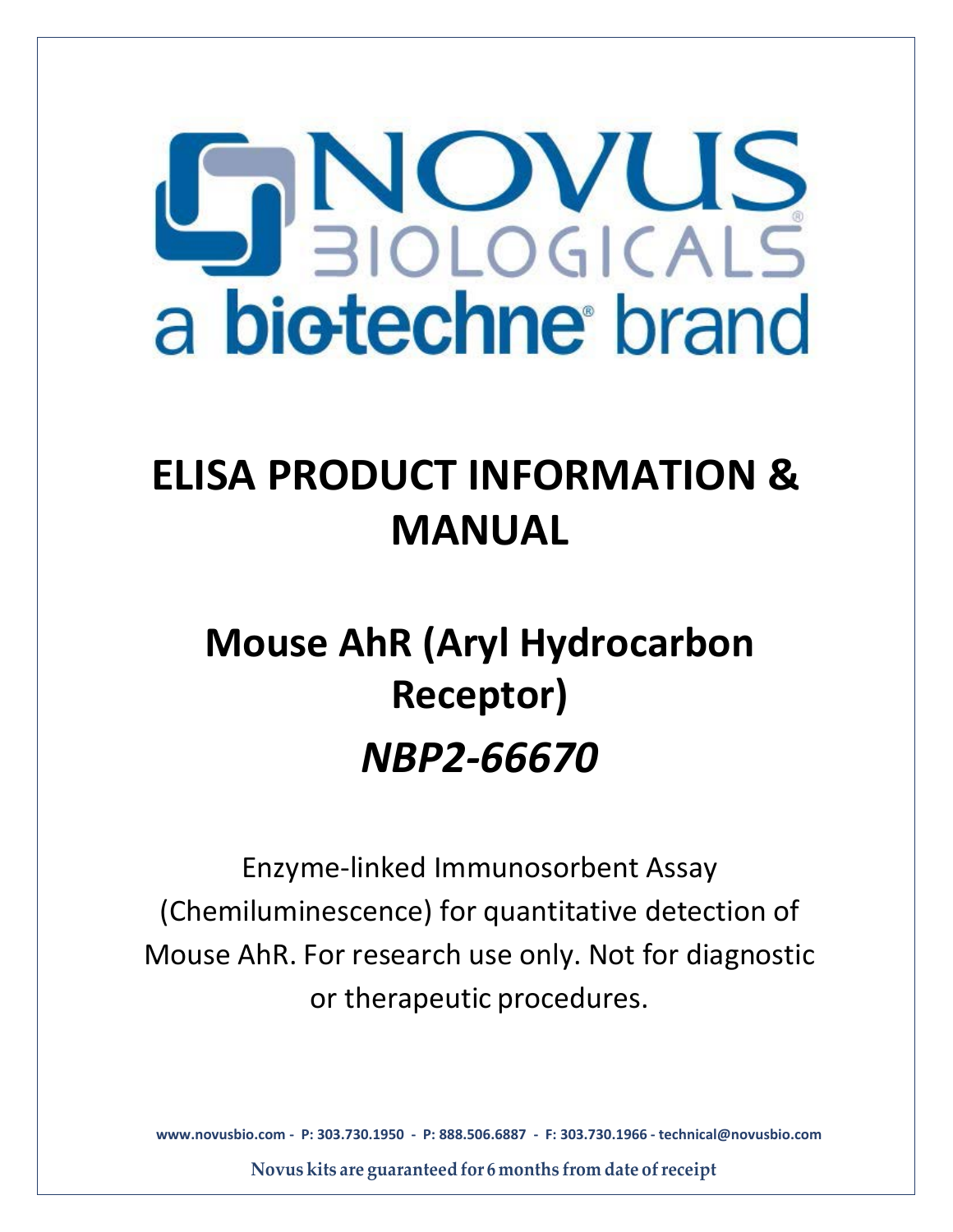#### **Intended use**

This CLIA kit applies to the in vitro quantitative determination of Mouse AhR concentrations in serum, plasma and other biological fluids.

# **Specification**

- ●Sensitivity: 46.88 pg/mL
- ●Detection Range: 78.13-5000 pg/mL

●Specificity: This kit recognizes Mouse AhR in samples. No significant cross-reactivity or interference between Mouse AhR and analogues was observed.

**• Repeatability:** Coefficient of variation is  $< 10\%$ .

## **Test principle**

This CLIA kit uses the Sandwich- CLIA principle. The micro CLIA plate provided in this kit has been pre-coated with an antibody specific to Mouse AhR. Standards or samples are added to the micro CLIA plate wells and combined with the specific antibody. Then a biotinylated detection antibody specific for Mouse AhR and Avidin-Horseradish Peroxidase (HRP) conjugate are added successively to each micro plate well and incubated. Free components are washed away. The substrate solution is added to each well. Only those wells that contain Mouse AhR, biotinylated detection antibody and Avidin-HRP conjugate will appear fluorescence. The Relative light unit (RLU) value is measured by the Chemiluminescence immunoassay analyzer. The RLU value is positively associated with the concentration of Mouse AhR. You can calculate the concentration of Mouse AhR in the samples by comparing the RLU value of the samples to the standard curve.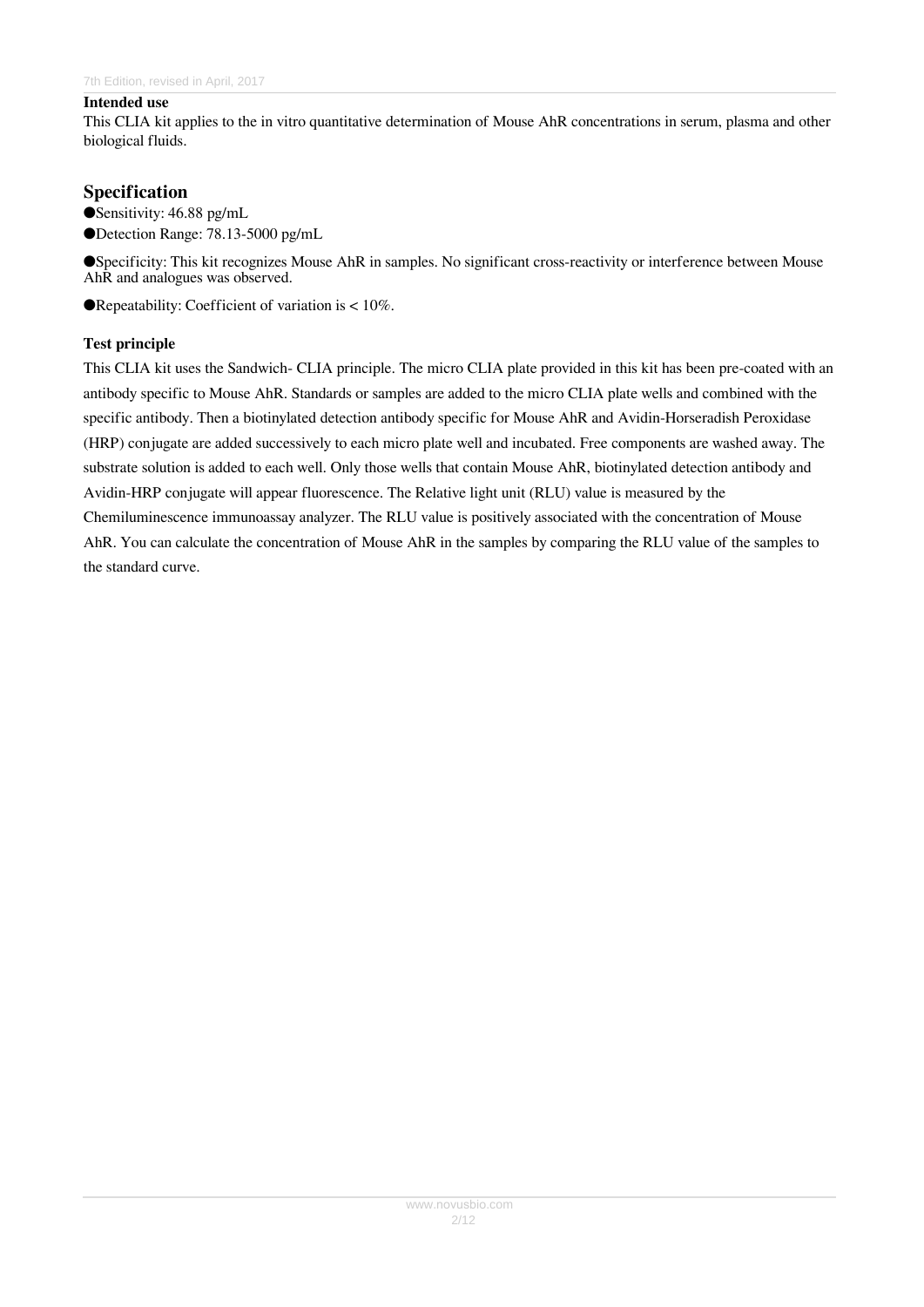#### **Kit components & Storage**

An unopened kit can be stored at 4℃ for 1 month. If the kit is not used within 1 month, store the items separately according to the following conditions once the kit is received.

| <b>Item</b>                                   | <b>Specifications</b>      | <b>Storage</b>                           |  |  |
|-----------------------------------------------|----------------------------|------------------------------------------|--|--|
| Micro CLIA Plate (Dismountable)               | 8 wells $\times$ 12 strips | $-20$ °C, 6 months                       |  |  |
| Reference Standard                            | 2 vials                    |                                          |  |  |
| Concentrated Biotinylated Detection Ab (100x) | 1 vial, 120 µL             |                                          |  |  |
| Concentrated HRP Conjugate (100×)             | 1 vial, 120 µL             | $-20^{\circ}$ C(shading light), 6 months |  |  |
| Reference Standard & Sample Diluent           | $1$ vial, $20$ mL          |                                          |  |  |
| <b>Biotinylated Detection Ab Diluent</b>      | 1 vial, 14 mL              |                                          |  |  |
| <b>HRP</b> Conjugate Diluent                  | 1 vial, 14 mL              | $4^{\circ}$ C, 6 months                  |  |  |
| Concentrated Wash Buffer (25×)                | $1$ vial, $30$ mL          |                                          |  |  |
| Substrate Reagent A                           | $1$ vial, $5$ mL           | $4^{\circ}$ C(shading light)             |  |  |
| Substrate Reagent B                           | $1$ vial, $5$ mL           | $4^{\circ}$ C                            |  |  |
| <b>Plate Sealer</b>                           | 5 pieces                   |                                          |  |  |
| <b>Product Description</b>                    | 1 copy                     |                                          |  |  |
| Certificate of Analysis                       | 1 copy                     |                                          |  |  |

Note: All reagent bottle caps must be tightened to prevent evaporation and microbial pollution. The volume of reagents in partial shipments is a little more than the volume marked on the label, please use accurate measuring equipment instead of directly pouring into the vial(s).

#### **Other supplies required**

Chemiluminescence immunoassay analyzer High-precision transfer pipette, EP tubes and disposable pipette tips Incubator capable of maintaining 37℃ Deionized or distilled water Absorbent paper Loading slot for Wash Buffer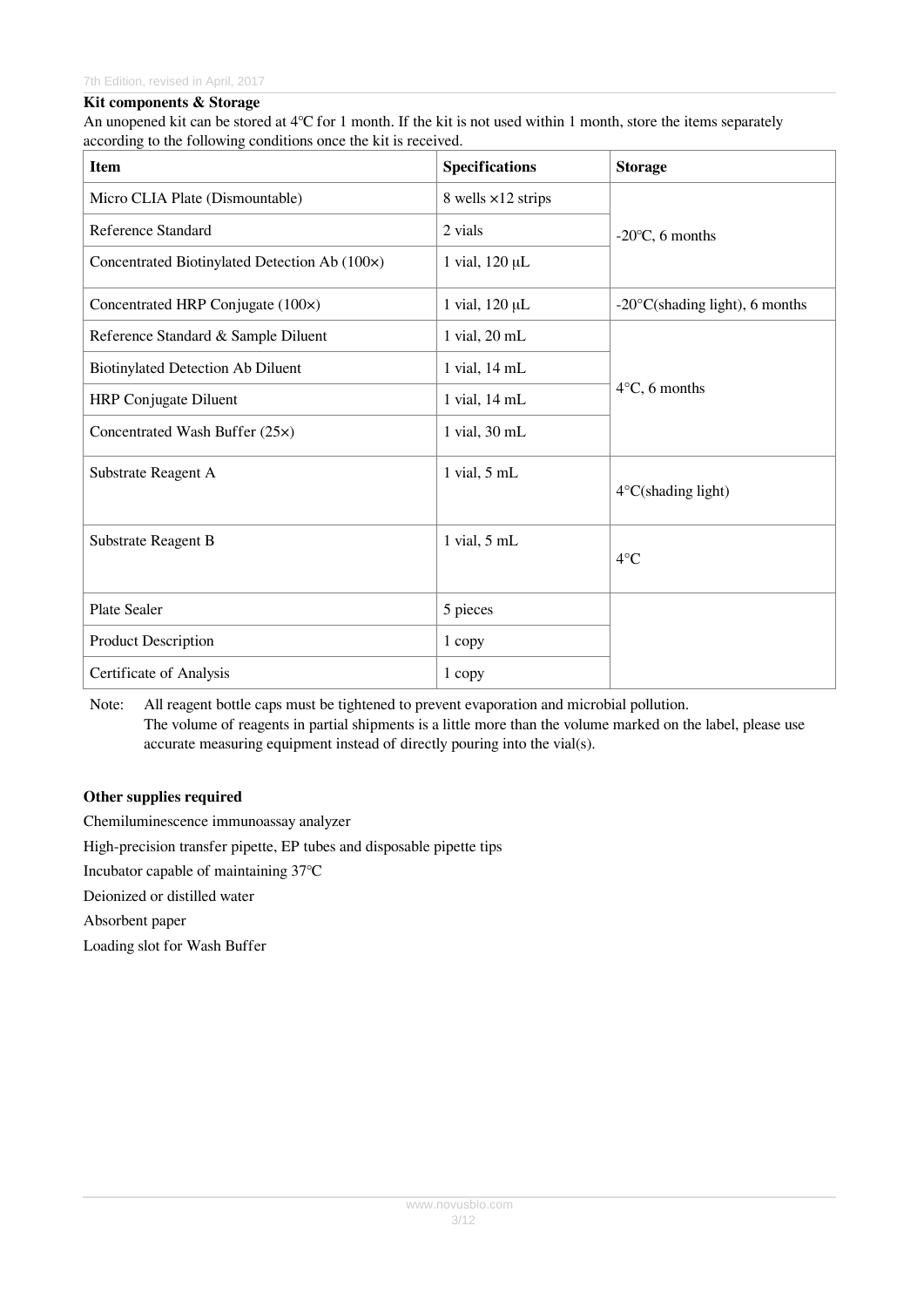# **Note**

- 1. Please wear lab coats, eye protection and latex gloves for protection. Please perform the experiment following the national security protocols of biological laboratories, especially when detecting blood samples or other bodily fluids.
- 2. A freshly opened CLIA Plate may appear to have a water-like substance, which is normal and will not have any impact on the experimental results.
- 3. Do not reuse the diluted standard, biotinylated detection Ab working solution, concentrated HRP conjugate working solution. The unspent undiluted concentrated biotinylated detection Ab (100×) and other stock solutions should be stored according to the storage conditions in the above table.
- 4. The microplate reader should have a  $450(\pm 10 \text{ nm})$  filter installed and a detector that can detect the wavelength. The optical density should be within 0~3.5.
- 5. Do not mix or use components from other lots.
- 6. Change pipette tips in between adding standards, in between sample additions, and in between reagent additions. Also, use separate reservoirs for each reagent.

# **Sample collection**

**Serum:** Allow samples to clot for 2 hours at room temperature or overnight at 4℃ before centrifugation for 15 min at 1000×g at 2~8℃. Collect the supernatant to carry out the assay. Blood collection tubes should be disposable and be nonendotoxin.

**Plasma:** Collect plasma using EDTA or heparin as an anticoagulant. Centrifuge samples for 15 min at 1000×g at 2~8°C within 30 min of collection. Collect the supernatant to carry out the assay. Hemolysed samples are not suitable for ELISA assay!

**Cell lysates:** For adherent cells, gently wash the cells with moderate amount of pre-cooled PBS and dissociate the cells using trypsin. Collect the cell suspension into a centrifuge tube and centrifuge for 5 min at 1000×g. Discard the medium and wash the cells 3 times with pre-cooled PBS. For each  $1 \times 10^6$  cells, add 150-250 µL of pre-cooled PBS to keep the cells suspended. Repeat the freeze-thaw process several times until the cells are fully lysed. Centrifuge for 10min at 1500×g at 4℃. Remove the cell fragments, collect the supernatant to carry out the assay. Avoid repeated freeze-thaw cycles.

**Tissue homogenates:** It is recommended to get detailed references from the literature before analyzing different tissue types. For general information, hemolysed blood may affect the results, so the tissues should be minced into small pieces and rinsed in ice-cold PBS (0.01M, pH=7.4) to remove excess blood thoroughly. Tissue pieces should be weighed and then homogenized in PBS (tissue weight (g): PBS (mL) volume=1:9) with a glass homogenizer on ice. To further break down the cells, you can sonicate the suspension with an ultrasonic cell disrupter or subject it to freeze-thaw cycles. The homogenates are then centrifuged for 5 min at 5000×g to get the supernatant.

**Cell culture supernatant or other biological fluids:** Centrifuge samples for 20 min at 1000×g at 2~ 8℃. Collect the supernatant to carry out the assay.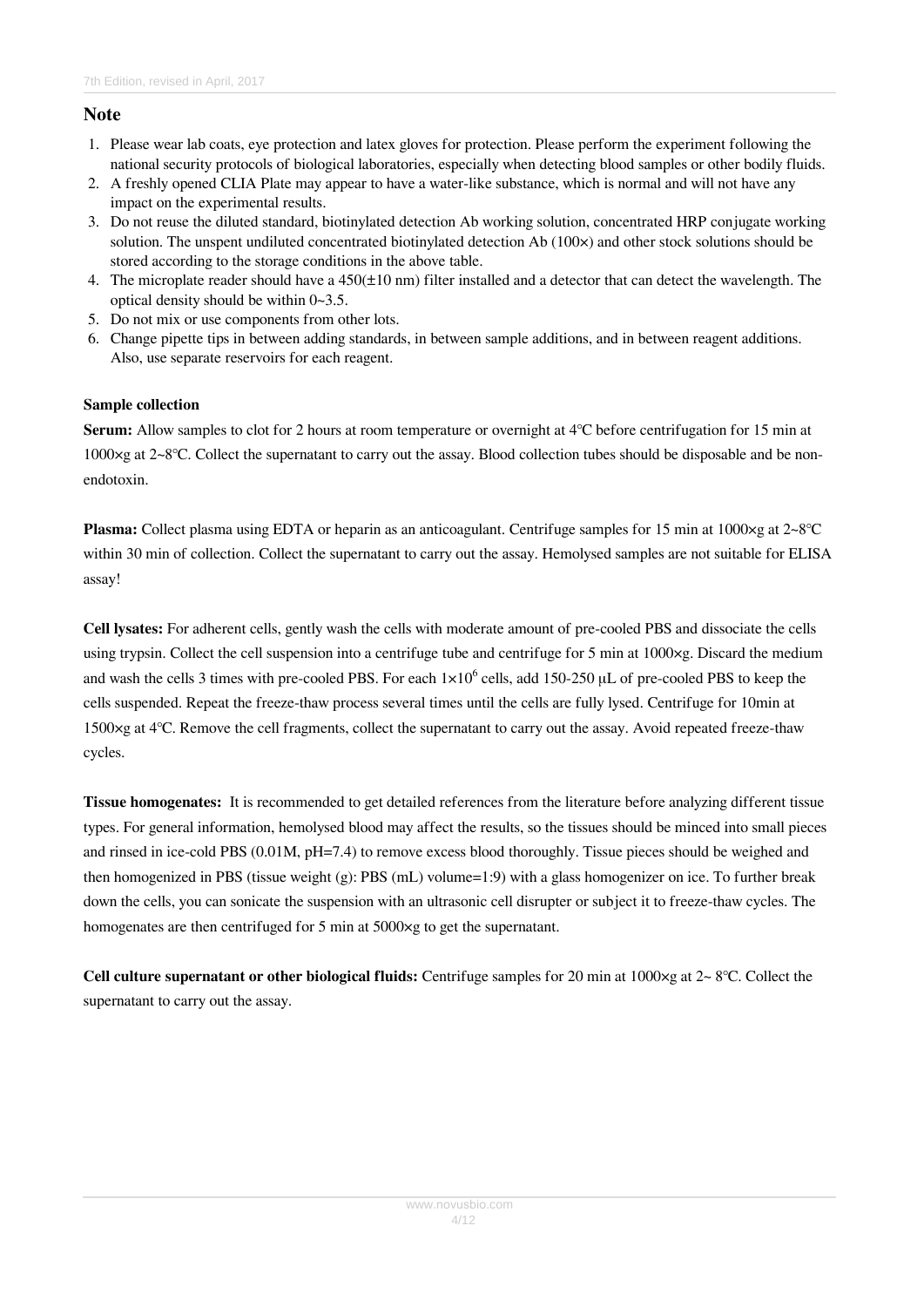# **Note for sample:**

- 1. Samples should be assayed within 7 days when stored at 4℃, otherwise samples must be divided up and stored at -20℃ (≤1 month) or -80℃ (≤3 months). Avoid repeated freeze-thaw cycles.
- 2. Please predict the concentration before assaying. If the sample concentration is not within the range of the standard curve, users must determine the optimal sample dilutions for their particular experiments.
- 3. If the sample type is not included in the manual, a preliminary experiment is suggested to verify the validity.
- 4. 4. If a lysis buffer is used to prepare tissue homogenates or cell culture supernatant, there is a possibility of causing a deviation due to the introduced chemical substance.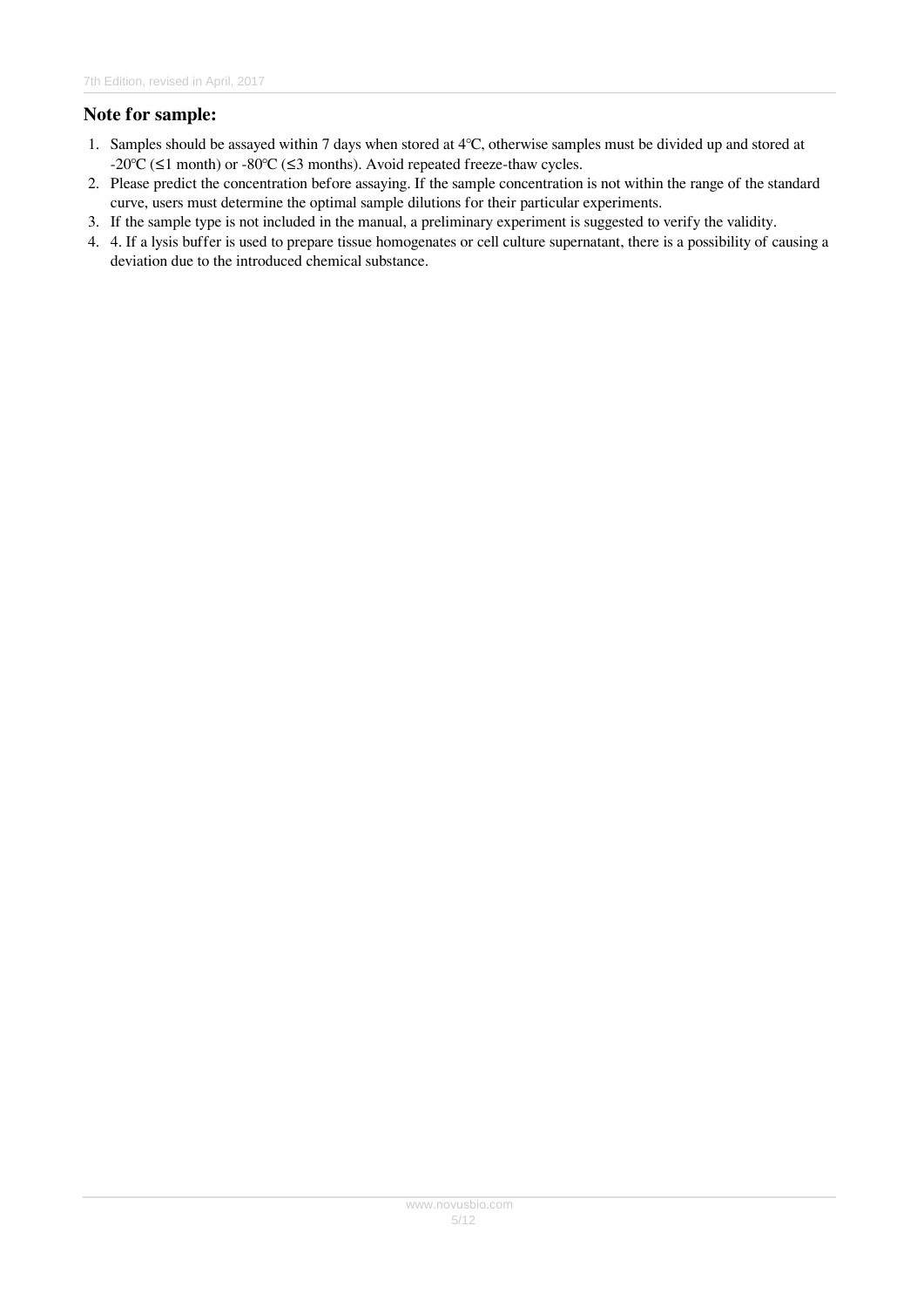# **Reagent preparation**

- 1. Bring all reagents to room temperature (18~25℃) before use. Follow the Microplate reader manual for set-up and preheat it for 15 min before OD measurement.
- 2. **Wash Buffer:** Dilute 30 mL of Concentrated Wash Buffer with 720 mL of deionized or distilled water to prepare 750 mL of Wash Buffer. Note: if crystals have formed in the concentrate, warm it in a 40℃ water bath and mix it gently until the crystals have completely dissolved.
- 3. **Standard working solution:** Centrifuge the standard at 10,000×g for 1 min. Add 1.0 mL of Reference Standard &Sample Diluent, let it stand for 10 min and invert it gently several times. After it dissolves fully, mix it thoroughly with a pipette. This reconstitution produces a working solution of 5000 pg/mL. Then make serial dilutions as needed. The recommended dilution gradient is as follows: 5000, 2500, 1250, 625, 312.5, 156.25, 78.13, 0 pg/mL.Dilution method: Take 7 EP tubes, add 500uL of Reference Standard & Sample Diluent to each tube. Pipette 500uL of the 5000 pg/mL working solution to the first tube and mix up to produce a 2500 pg/mL working solution. Pipette 500uL of the solution from the former tube into the latter one according to these steps. The illustration below is for reference. Note: the last tube is regarded as a blank. Don't pipette solution into it from the former tube.



- 4. **Biotinylated Detection Ab working solution:** Calculate the required amount before the experiment (100 μL/well). In preparation, slightly more than calculated should be prepared. Centrifuge the stock tube before use, dilute the  $100 \times$ Concentrated Biotinylated Detection Ab to 1×working solution with Biotinylated Detection Ab Diluent.
- 5. **Concentrated HRP Conjugate working solution:** Calculate the required amount before the experiment (100 μL/well). In preparation, slightly more than calculated should be prepared. Dilute the 100× Concentrated HRP Conjugate to 1× working solution with Concentrated HRP Conjugate Diluent.
- 6. **Substrate Mixture Solution:** Calculate the required amount before the experiment (100μL/well). In preparation, slightly more than calculated should be prepared. Mix the Substrate Reagent A and B with equal volumes before use. Note: don't open the vial until you need it.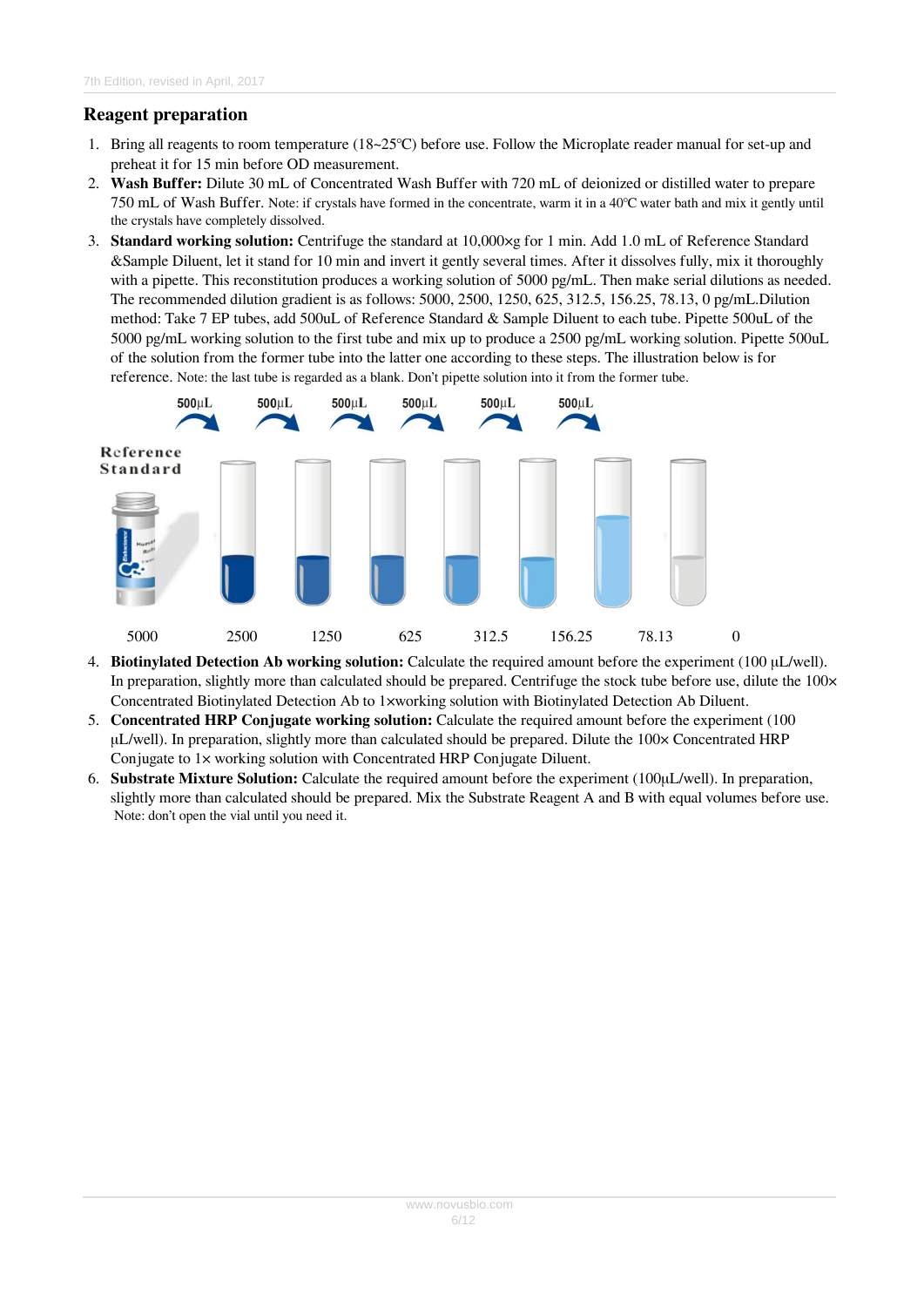# **Assay procedure** (A brief assay procedure is on the 11<sup>th</sup> page)

- 1. Add the **Standard working solution** to the first two columns: Each concentration of the solution is added in duplicate, to one well each, side by side (100 uL for each well). Add the samples to the other wells (100 uL for each well). Cover the plate with the sealer provided in the kit. Incubate for 90 min at 37℃. Note: solutions should be added to the bottom of the micro ELISA plate well, avoid touching the inside wall and causing foaming as much as possible.
- 2. Remove the liquid out of each well, do not wash. Immediately add 100 μL of **Biotinylated Detection Ab working solution** to each well. Cover with the Plate sealer. Gently mix up. Incubate for 1 hour at 37°C.
- 3. Aspirate or decant the solution from each well<sup>7</sup>add 350 uL of **wash buffer** to each well. Soak for  $1~2$  min and aspirate or decant the solution from each well and pat it dry against clean absorbent paper. Repeat this wash step 3 times. Note: a microplate washer can be used in this step and other wash steps.
- 4. Add 100 μL of **HRP Conjugate working solution** to each well. Cover with the Plate sealer. Incubate for 30 min at 37°C.
- 5. Aspirate or decant the solution from each well, repeat the wash process for five times as conducted in step 3.
- 6. Add 100 μL of **Substrate Mixture Solution** to each well. Cover with a new plate sealer. Incubate for not more than 5 minutes at 37°C. Protect the plate from light.
- 7. Determine the RLU value of each well at once.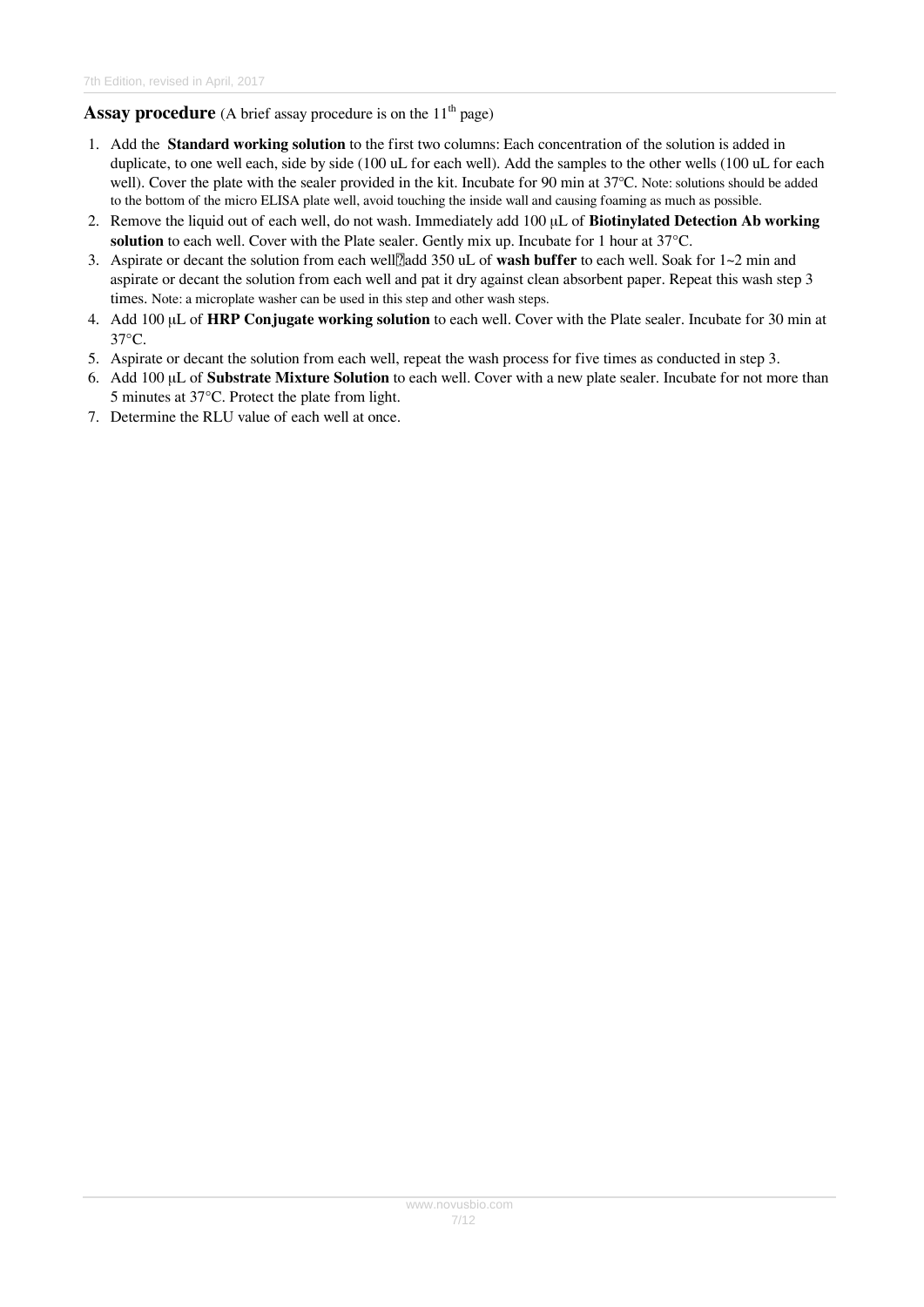#### **Calculation of results**

Average the duplicate readings for each standard and samples, then subtract the average zero standard RLU. Plot a fourparameter logistic curve on log-log graph paper, with standard concentration on the x-axis and RLU values on the y-axis.

If the samples have been diluted, the concentration calculated from the standard curve must be multiplied by the dilution factor. If the RLU of the sample surpasses the upper limit of the standard curve, you should re-test it with an appropriate dilution. The actual concentration is the calculated concentration multiplied by the dilution factor.

#### **Typical data**

As the RLU values of the standard curve may vary according to the conditions of the actual assay performance (e.g. operator, pipetting technique, washing technique or temperature effects), the operator should establish a standard curve for each test. Typical standard curve and data is provided below for reference only.

| Concentration(pg/mL) | 5000  | 2500  | 1250  | 625   | 312.5 | 156.25 | 78.13 | $\boldsymbol{0}$ |
|----------------------|-------|-------|-------|-------|-------|--------|-------|------------------|
| RLU <sub>1</sub>     | 57291 | 34135 | 18723 | 8722  | 5166  | 2512   | 1264  | 23               |
| RLU <sub>2</sub>     | 65221 | 34573 | 17615 | 10062 | 4500  | 2510   | 1414  | 23               |
| Average RLU          | 61256 | 34354 | 18169 | 9392  | 4833  | 2511   | 1339  | 23               |
| Corrected RLU        | 61233 | 34331 | 18146 | 9369  | 4810  | 2488   | 1316  | $- -$            |

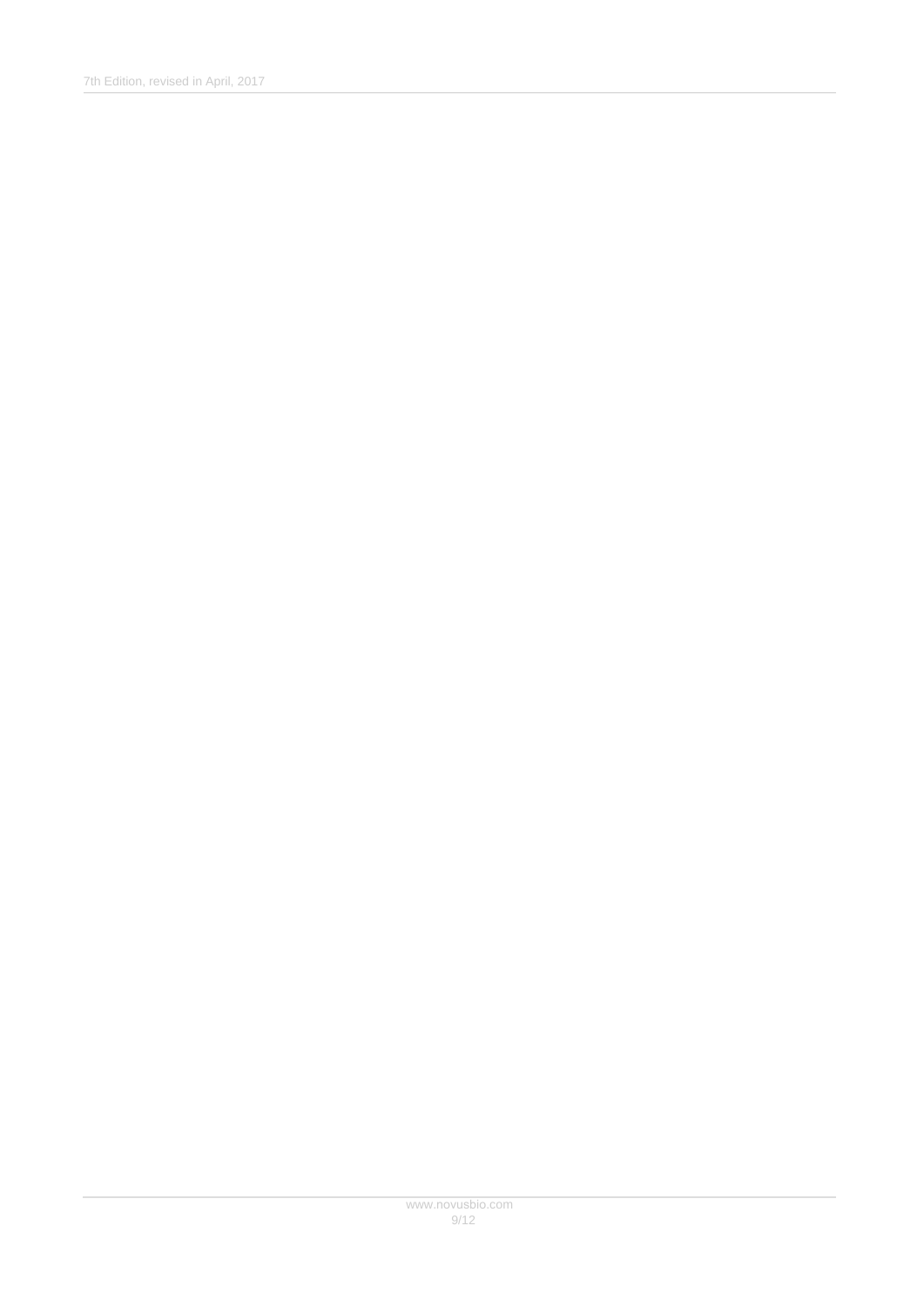## **Precision**

Intra-assay Precision (Precision within an assay): 3 samples with low, mid range and high level Mouse AhR were tested 20 times on one plate, respectively.

Inter-assay Precision (Precision between assays): 3 samples with low, mid range and high level Mouse AhR were tested on 3 different plates, 20 replicates in each plate.

|                    | Intra-assay Precision |        |         | <b>Inter-assay Precision</b> |           |         |
|--------------------|-----------------------|--------|---------|------------------------------|-----------|---------|
| Sample             |                       | 2      | 3       |                              | 2         | 3       |
| n                  | 20                    | 20     | 20      | 20                           | <b>20</b> | 20      |
| Mean(pg/mL)        | 239.73                | 772.25 | 2273.22 | 236.89                       | 830.97    | 2346.55 |
| Standard deviation | 28.26                 | 65.87  | 218.23  | 24.78                        | 59.33     | 269.62  |
| CV(%)              | 11.79                 | 8.53   | 9.60    | 10.46                        | 7.14      | 11.49   |

#### **Recovery**

The recovery of Mouse AhR spiked at three different levels in samples throughout the range of the assay was evaluated in various matrices.

| Sample Type                | Range $(\%)$ | Average Recovery $(\% )$ |
|----------------------------|--------------|--------------------------|
| Serum $(n=5)$              | 88-99        | 93                       |
| $ EDTA$ plasma $(n=5)$     | 94-105       | 100                      |
| Cell culture media $(n=5)$ | $99 - 112$   | 107                      |

#### **Linearity**

Samples were spiked with high concentrations of Mouse AhR and diluted with Reference Standard & Sample Diluent to produce samples with values within the range of the assay.

|      |                | Serum $(n=5)$ | EDTA plasma $(n=5)$ | Cell culture media $(n=5)$ |
|------|----------------|---------------|---------------------|----------------------------|
| 1:2  | Range $(\%)$   | 100-115       | 84-96               | 94-109                     |
|      | Average $(\%)$ | 107           | 90                  | 101                        |
| 1:4  | Range $(\%)$   | 100-115       | 95-109              | 102-119                    |
|      | Average $(\%)$ | 106           | 102                 | 110                        |
| 1:8  | Range $(\%)$   | 86-98         | 99-115              | 87-98                      |
|      | Average $(\%)$ | 91            | 107                 | 92                         |
| 1:16 | Range $(\%)$   | 96-111        | 101-113             | 86-102                     |
|      | Average $(\%)$ | 103           | 107                 | 93                         |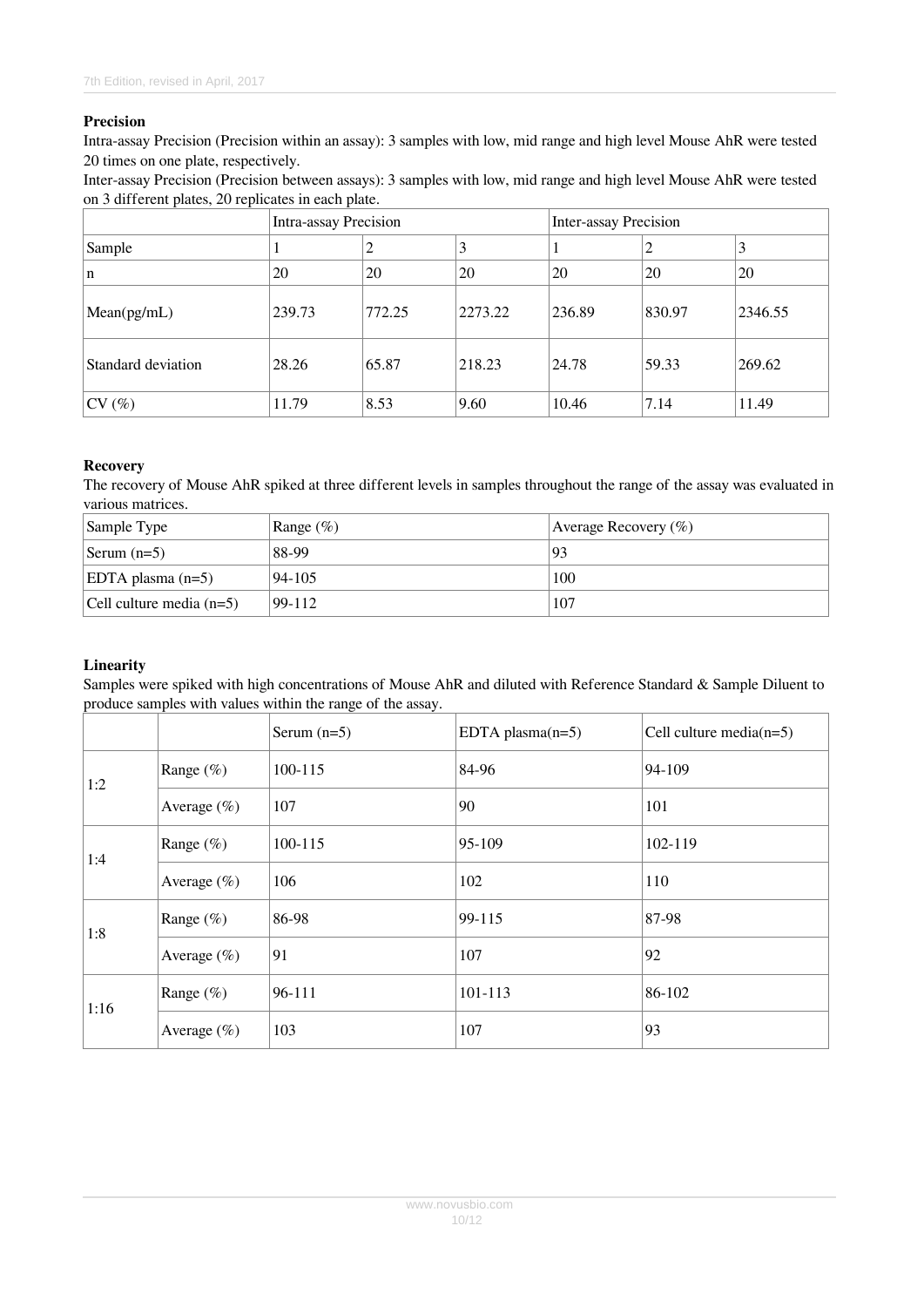## **Troubleshooting**

| <b>Problem</b>      | <b>Causes</b>                                                                  | <b>Solutions</b>                                                                                         |  |  |
|---------------------|--------------------------------------------------------------------------------|----------------------------------------------------------------------------------------------------------|--|--|
|                     | Inaccurate pipetting                                                           | Check pipettes.                                                                                          |  |  |
| Poor standard curve | Improper standard dilution                                                     | Ensure briefly spin the vial of standard<br>and dissolve the powder thoroughly by a<br>gentle mix.       |  |  |
|                     | Wells are not completely aspirated<br>Completely aspirate wells between steps. |                                                                                                          |  |  |
|                     | Insufficient incubation time                                                   | Ensure sufficient incubation time.                                                                       |  |  |
| Low fluorescence    | Incorrect assay temperature                                                    | Use recommended incubation<br>temperature. Bring substrate to room<br>temperature before use.            |  |  |
|                     | Inadequate reagent volumes                                                     | Check pipettes and ensure correct<br>preparation.                                                        |  |  |
|                     | Improper dilution                                                              |                                                                                                          |  |  |
| Large CV            | Inaccurate pipetting                                                           | Check pipettes.                                                                                          |  |  |
|                     | Concentration of target protein is too high                                    | Use recommended dilution factor.                                                                         |  |  |
| High background     | Plate is insufficiently washed                                                 | Review the manual for proper wash. If<br>using a plate washer, check that all ports<br>are unobstructed. |  |  |
|                     | Contaminated wash buffer                                                       | Prepare fresh wash buffer.                                                                               |  |  |
| Low sensitivity     | Improper storage of the CLIA kit                                               | All the reagents should be stored<br>according to the instructions.                                      |  |  |
|                     | Too long incubation time                                                       | Ensure precise incubation time.                                                                          |  |  |